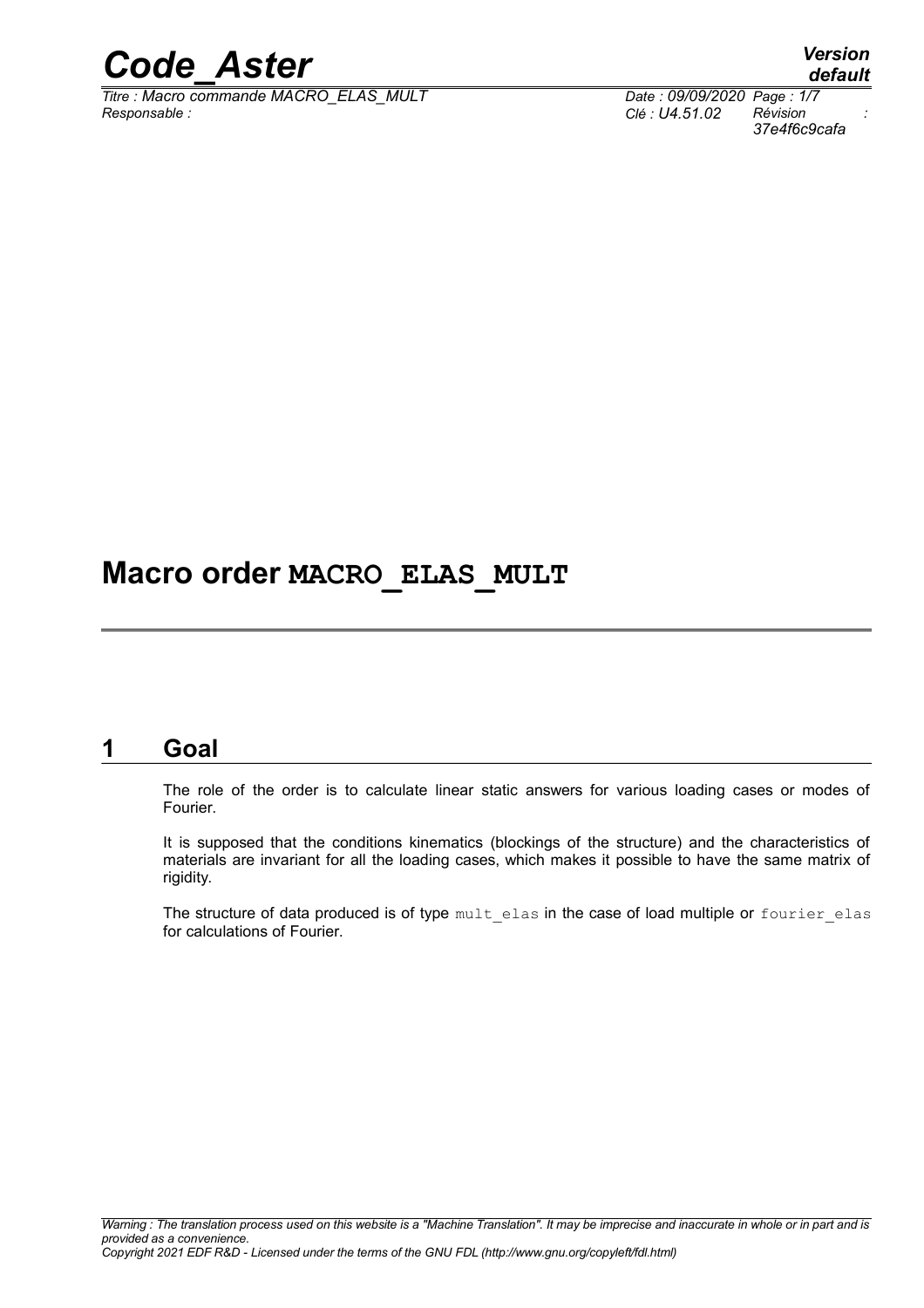*Titre : Macro commande MACRO\_ELAS\_MULT Date : 09/09/2020 Page : 2/7 Responsable : Clé : U4.51.02 Révision :*

*37e4f6c9cafa*

## **2 Syntax**

resu = MACRO\_ELAS\_MULT **(**  $\Diamond$  reuse = resu,  $\bullet$  MODEL = Mo,  $[\text{model}]$ ◊ CHAM\_MATER = chmat, [cham\_mater]  $CARA$  ELEM = carac,  $\begin{bmatrix} \text{cara}^{-} \end{bmatrix}$ ◊ NUME\_DDL = naked, [nume\_ddl]  $\bullet$  / CHAR\_MECA\_GLOBAL = lchmg,  $[1 \text{ char meca}]$ / LIAISON DISCRET = 'YES', ♦ CAS\_CHARGE=\_F(  $\bullet$  / NOM CAS = moncas,  $[KN]$ / MODE\_FOURIER = mode, [I]<br>TYPE\_MODE = / 'SYME', [DEFECT]  $TYPE\nightharpoonup \text{MODE}$  = /  $'SYME'$ ,  $\overline{1}$  'ANTI',  $/$  'ALL', / CHAR\_MECA = lcharm, [l\_char\_meca]<br>
/ VECT\_ASSE = chdep, [cham\_no\_depl [cham no depl r] ◊ OPTION = / 'WITHOUT', / 'SIEF\_ELGA', [DEFECT]  $\Diamond$  SOUS TITRE = soustitre, [l Kn] )  $\Diamond$  SOLVEUR = F (  $METHOD = / WULT FROMT'$ ,  $/$  'LDLT', / 'MUMPS', [DEFECT] # If method MULT FRONT : ◊ STOP\_SINGULIER = / 'YES', **[DEFECT]**  $/$  'NOT'. ◊ RENUM = / 'MONGREL', **[DEFECT]**  $/$  'MDA', / 'MANDELEVIUM'<br>NPREC = / nprec , [I]  $\Diamond$  NPREC = / nprec , [I] / 8. **[DEFECT] # If method MUMPS: [DEFECT]**<br>◊ RENUM= / <sup>^</sup>C / 'CAR', **[DEFECT]**  $/$  'AMD', / 'MFA',<br>/ 'OAMD' / 'QAMD', / 'PORD', / 'MONGREL',  $\begin{array}{ccccc}\n\text{'SCOTCH} & \text{TAPE'}\\
= & / & \text{'YES'}\\
\end{array},$  ◊ STOP\_SINGULIER = / 'YES' , **[DEFECT]**  $\begin{array}{ccc} / & 'NOT' \\ / & 'CAR' \\ \end{array},$ ◊ TYPE\_RESOL = / 'CAR' , **[DEFECT]**

*Warning : The translation process used on this website is a "Machine Translation". It may be imprecise and inaccurate in whole or in part and is provided as a convenience.*

/ 'NONSYM',

*Copyright 2021 EDF R&D - Licensed under the terms of the GNU FDL (http://www.gnu.org/copyleft/fdl.html)*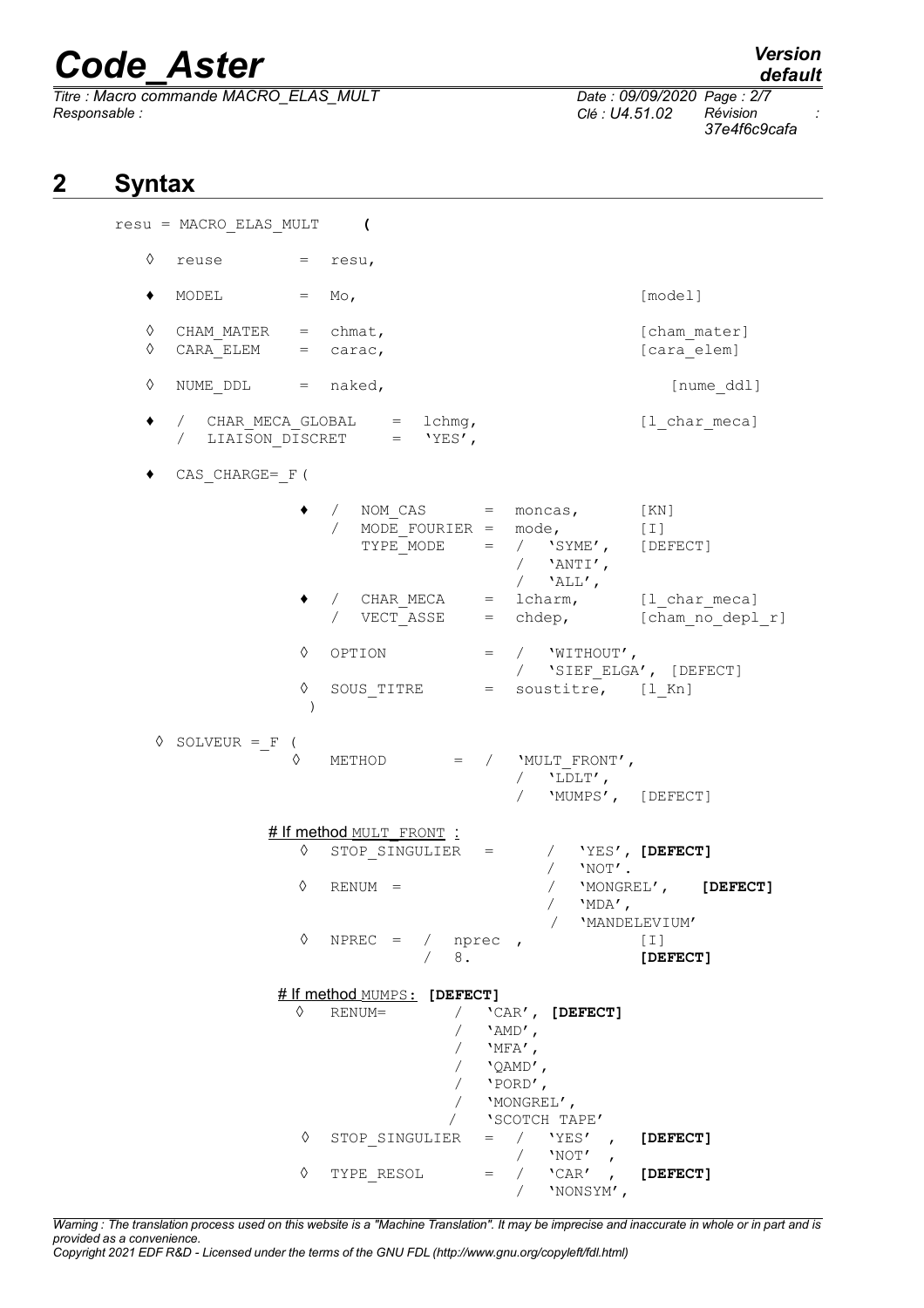| <b>Code Aster</b>                                       |                   |                                                            |                                                              |          | <b>Version</b><br>default     |
|---------------------------------------------------------|-------------------|------------------------------------------------------------|--------------------------------------------------------------|----------|-------------------------------|
| Titre : Macro commande MACRO_ELAS_MULT<br>Responsable : |                   |                                                            | Date: 09/09/2020 Page: 3/7<br>Révision<br>Clé : U4.51.02     |          | $\mathcal{L}$<br>37e4f6c9cafa |
|                                                         |                   |                                                            | 'SYMDEF',<br>'SYMGEM'.                                       |          |                               |
| ♦                                                       | PCENT PIVOT       | $=$ $-$<br>$\sqrt{2}$<br>$\sqrt{2}$                        | 20, [DEFECT]<br>pcpiv. [R]                                   |          |                               |
| $\Diamond$                                              | $PRETREATMENTS =$ |                                                            | / $'$ CAR', [DEFECT]<br>/ 'WITHOUT'.                         |          |                               |
| ♦                                                       | ELIM LAGR         | $=$<br>$\sqrt{2}$                                          | 'LAGR2' , [DEFECT]<br>$'$ NOT $'$ .                          |          |                               |
| ♦                                                       | GESTION MEMOIRE = |                                                            | / 'IN CORE', [DEFECT]<br>'OUT OF CORE',<br>'EVAL'.           |          |                               |
| ♦                                                       | RESI RELA =       |                                                            | '1, $e-6$ ' [DEFECT]<br>'resi rela' [R]                      |          |                               |
| ♦                                                       | POSTTRAITEMETNS = | $\sqrt{2}$                                                 | $'$ CAR $'$ , [DEFECT]<br>'WITHOUT',<br>'MINIS',<br>'FORCE'. |          |                               |
| #Parameters limited to certain versions of MUMPS        |                   |                                                            |                                                              |          |                               |
| ♦<br><b>ACCELERATION</b>                                | $=$               | / $'$ CAR $'$ ,<br>/ $'FR'$ ,<br>/ $'$ FR+',<br>/ $'$ LR', |                                                              |          | [DEFECT]                      |
|                                                         |                   | $/$ 'LR+'                                                  |                                                              |          |                               |
| LOW RANK SEUIL=                                         |                   | / 0.0<br>/ lr seuil                                        | $\lceil R \rceil$                                            |          | [DEFECT]                      |
| ♦<br>TITLE = $title,$                                   |                   |                                                            |                                                              | $[1$ Kn] |                               |

)

resu is a structure of data RESULT of type:

• mult elas if the keyword NOM CAS is present,

• fourier\_elas if the keyword MODE\_FOURIER is present.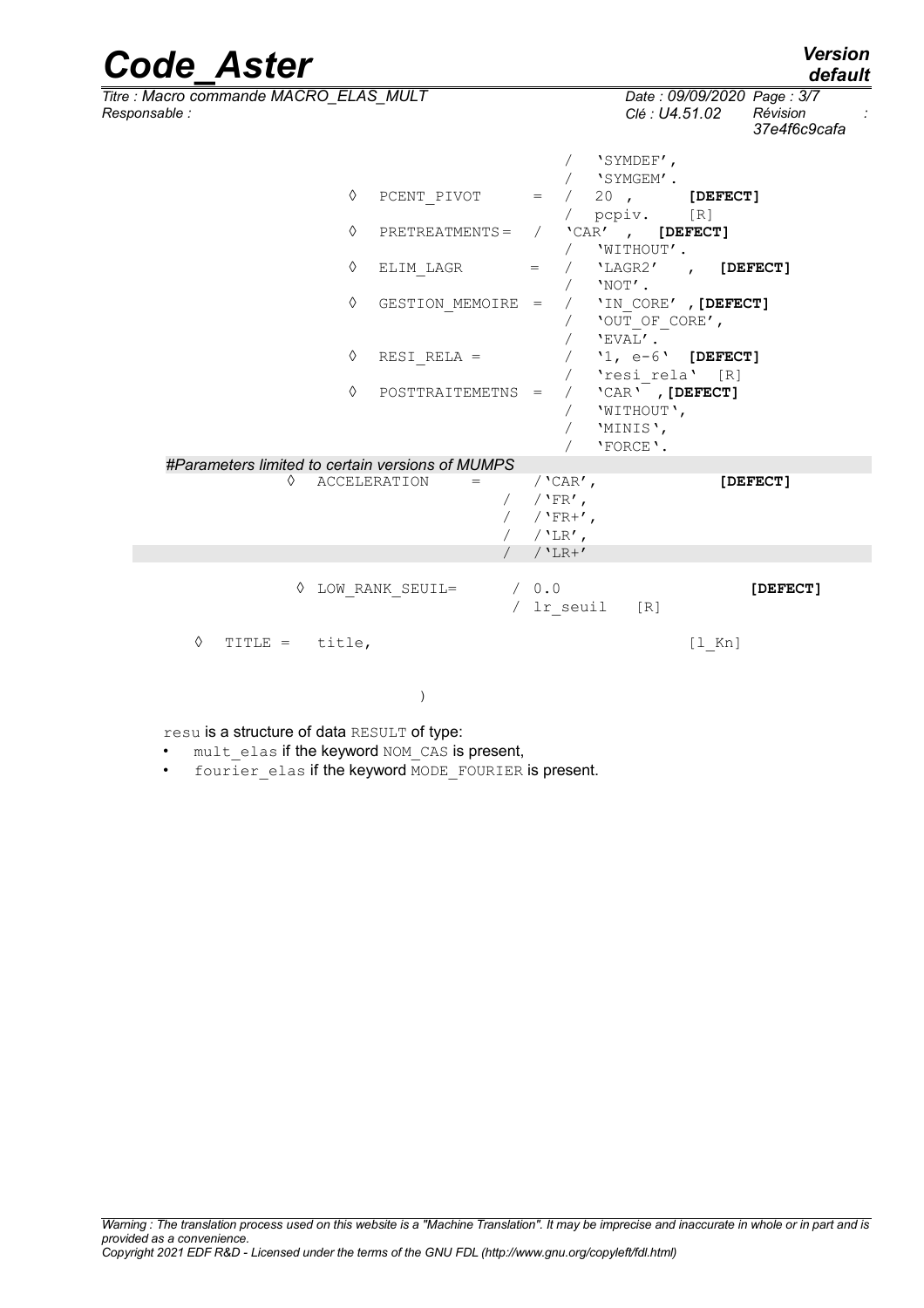*Titre : Macro commande MACRO\_ELAS\_MULT Date : 09/09/2020 Page : 4/7 Responsable : Clé : U4.51.02 Révision :*

*37e4f6c9cafa*

## **3 Operands**

**MACRO\_ELAS\_MULT** is a macro order which calls elementary operators likely to create temporarily concepts on the total basis, it is thus possible that the file associated with the latter contains superfluous destroyed marked recordings. To reduce the size final of the file, when one wishes to preserve it, one will be able to use the procedure **END** and the keyword **RETASSAGE=' OUI'** in the command set.

#### **3.1 Operands MODEL / CHAM\_MATER / CARA\_ELEM**

One provides the arguments allowing to calculate the matrix of rigidity (and second members).

 $\triangleleft$  MODEL = Mo,

Name of the model whose elements are the object of mechanical calculation.

◊ CHAM\_MATER = chmat,

Name of the material field.

 $\Diamond$  CARA ELEM = carac,

Name of the characteristics of the structural elements (beam, hull, discrete,…) if they are used in the model.

#### **3.2 Operand NUME\_DDL**

NUME  $DDL = naked,$ 

Keyword used to name classification for a later use or to use an existing classification. If no name is provided, a classification is created temporarily for each call to MACRO\_ELAS\_MULT.

#### **3.3 Operands CHAR\_MECA\_GLOBAL / LIAISON\_DISCRET**

/ CHAR MECA GLOBAL = lchmq,

Keyword defining the boundary conditions mechanical of blocking of the structure. These conditions are the same ones for all the loading cases. They are defined by AFFE CHAR MECA OF AFFE CHAR MECA F [U4.44.01].

LIAISON DISCRET = 'YES',

This keyword is simply used to say that there are not mechanical conditions or kinematics of blocking of the structure.

#### **3.4 Keyword CAS\_CHARGE**

Keyword factor allowing to define a loading case.

For each occurrence of the keyword factor, one builds a second member (except if one uses VECT ASSE (in which case the second member is already assembled)) and one résoud the linear system.

#### **3.4.1 Operand NOM\_CAS**

NOM  $CAS = moncas,$ 

Character string, is used as variable of access to the structure of data result.

**Note:**

Each case is named by the user and the concept of sequence number does not exist.

#### **3.4.2 Operands MODE\_FOURIER / TYPE\_MODE**

*Warning : The translation process used on this website is a "Machine Translation". It may be imprecise and inaccurate in whole or in part and is provided as a convenience. Copyright 2021 EDF R&D - Licensed under the terms of the GNU FDL (http://www.gnu.org/copyleft/fdl.html)*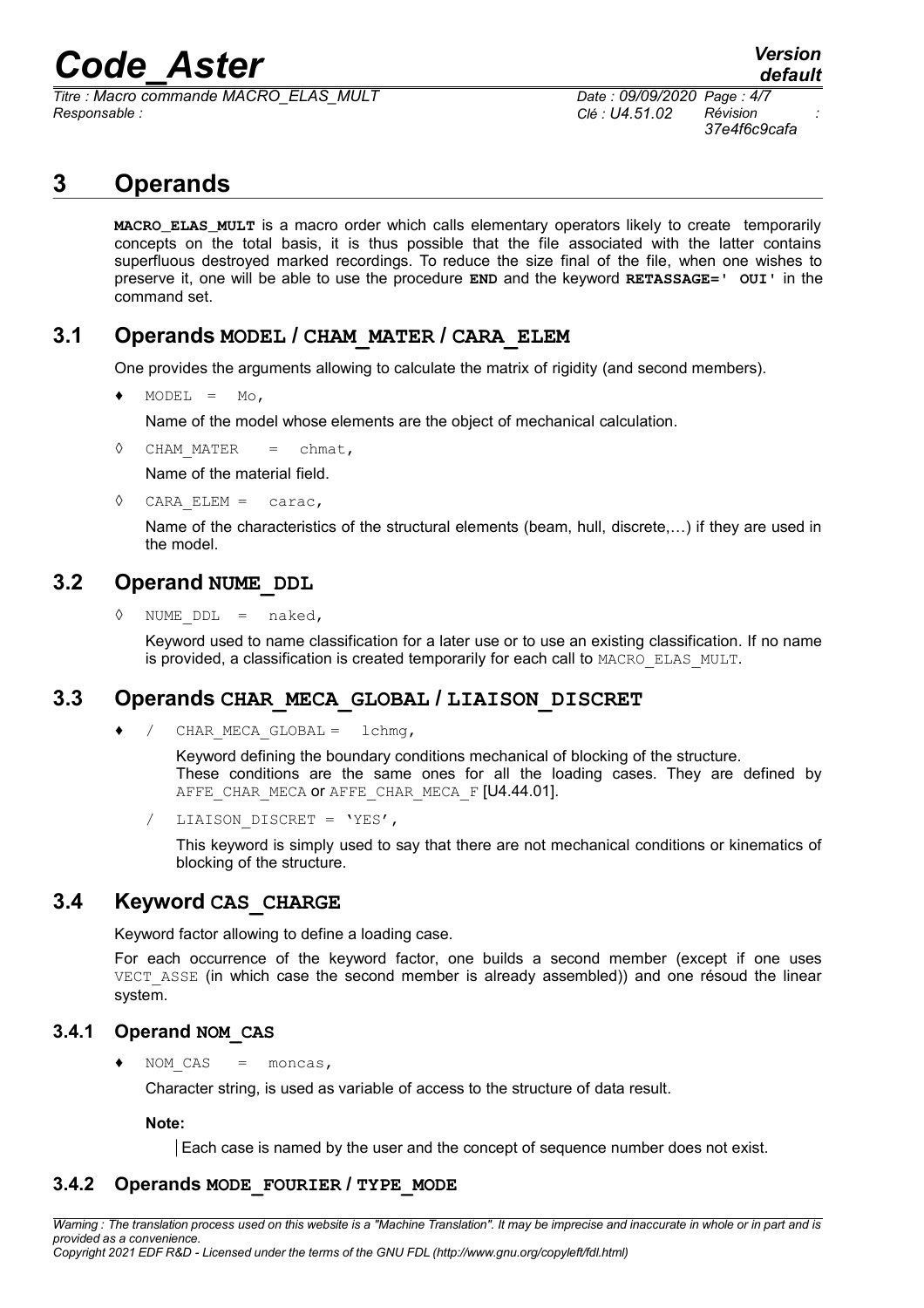*Titre : Macro commande MACRO\_ELAS\_MULT Date : 09/09/2020 Page : 5/7 Responsable : Clé : U4.51.02 Révision :*

*37e4f6c9cafa*

◊ MODE\_FOURIER = mode,

Positive or null entirety indicating the harmonic of FOURIER on whom one calculates the elementary matrix of rigidity and the elementary vector.

 $\Diamond$  TYPE MODE = type,

The type of the harmonic will be symmetrical ( $\text{YSWE}$ ), or antisymmetric ( $\text{YAWI}$ ) or symmetrical and antisymmetric ('ALL') (cf the note of Utilisation Fourier [U2.01.07]).

#### **3.4.3 Operands CHAR\_MECA / VECT\_ASSE**

◊ CHAR\_MECA = lcharm,

List of concepts of the type char meca product by AFFE CHAR MECA [U4.44.01] or AFFE\_CHAR\_MECA\_F [U4.44.01] starting from the model Mo.

Notice to only define a loading case of "thermal dilation":

- the taking into account of thermal dilation in a loading case is systematic if the material field "contains" temperature (AFFE\_VARC/NOM\_VARC=' TEMP').
- so that this loading is only taken into account, it is necessary that  $\Delta$  lcharm contains a mechanical load "worthless" (for example a worthless nodal force on a node).
- ◊ VECT\_ASSE = chdep,

Concept of the type cham no deplar representing the second member of the linear system to solve.

#### **3.4.4 Operands OPTION**

◊ OPTION = / 'WITHOUT', 'SIEF\_ELGA', [DEFECT]

By default the order MACRO ELAS MULT calculate the constraints at the points of Gauss (or efforts generalized for the elements of structure).

The other options of postprocessing will be calculated a posteriori by the order CALC CHAMP [U4.81.04].

If the user indicates  $OPTION = 'WITHOUT'$ , these constraints will not be calculated and the structure of data produced will be less bulky.

#### **3.4.5 Operand SOUS\_TITRE**

 $SOUS TITER = source$ 

Under title which one wants to give to the field result displacement.

#### **3.5 Keyword SOLVEUR [U4.50.01]**

This keyword makes it possible to choose the method of resolution of the linear systems. Let us recall that, in the case of the multiple loading case, only one factorization is made for each call to MACRO ELAS MULT and a resolution for each loading case.

#### **3.6 Operand TITLE**

See [U4.03.01].

### **4 Examples**

One will be able to refer to test SSLL14 A [V3.01.014].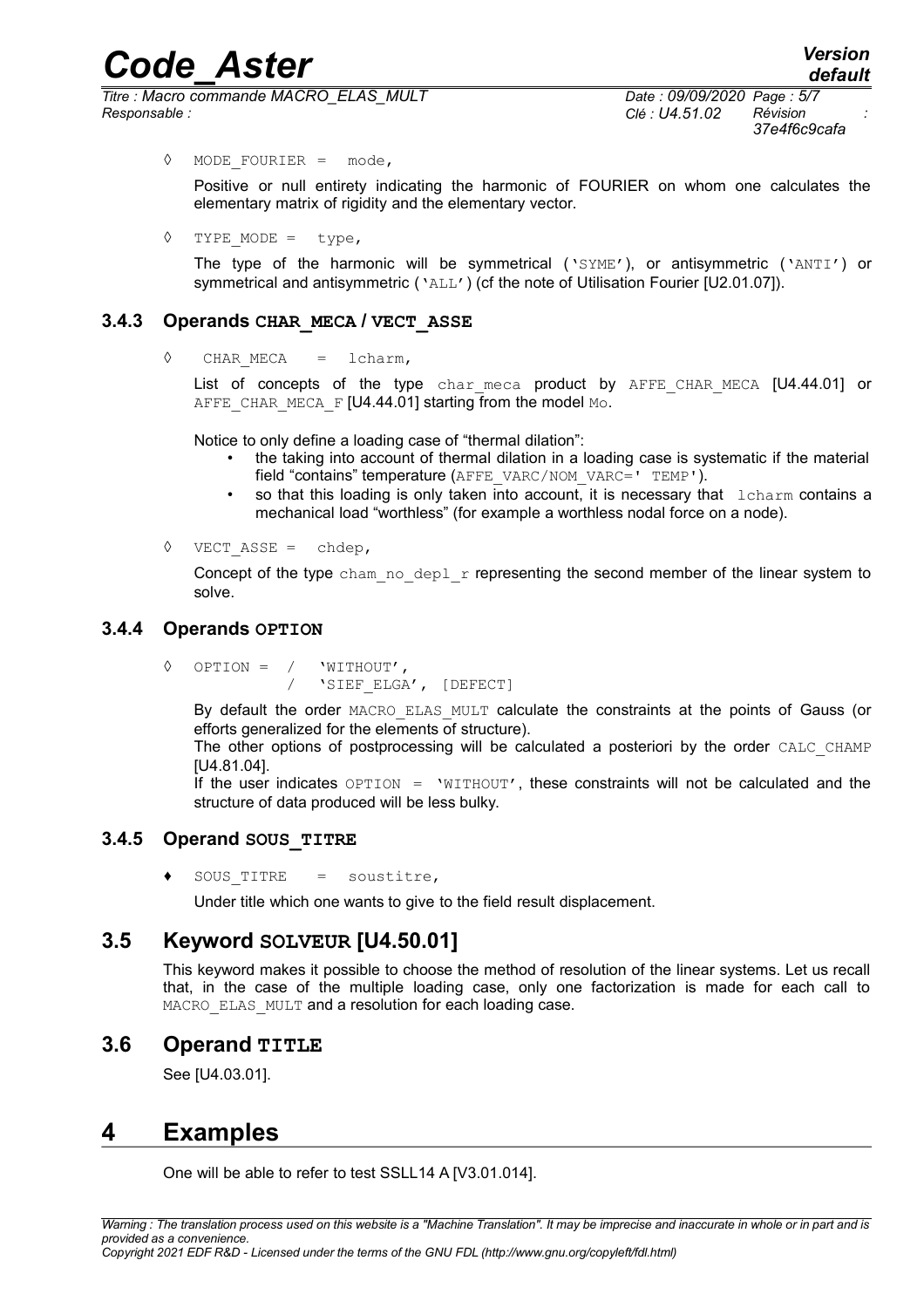*Titre : Macro commande MACRO\_ELAS\_MULT Date : 09/09/2020 Page : 6/7 Responsable : Clé : U4.51.02 Révision : 37e4f6c9cafa* # definition of the boundary conditions of blocking bloqu = AFFE CHAR MECA ( Model MODELE=, DDL IMPO= ( $F$  (TOUT=' OUI', DZ=0. ),  $\overline{F}$  (GROUP NO= ('WITH', 'B'), DX=0.,  $DY=0, ., ., )$ # definition of 4 loadings  $charg1 = AFFF$  CHAR MECA (Model MODELE=, -<br>FORCE\_POUTRE=\_F (GROUP\_MA= 'D2', FY= P ) )  $charge = A$  = AFFE CHAR MECA (Model MODELE=, FORCE NODALE= F (GROUP NO= 'IT, FY= F1 ) ) charg3 = AFFE CHAR MECA (Model MODELE=, FORCE NODALE= F (GROUP NO= 'OF, FX= F2 ) )  $charge = A$ FFE CHAR MECA ( Model MODELE=, FORCE NODALE= F (GROUP NO= 'OF,  $MZ = M$  ) ) statics = MACRO\_ELAS\_MULT ( MODEL = model, CHAM MATER  $=$  ch mater, CARA ELEM = cara ele, CHAR MECA GLOBAL = bloqu, # one gives a name in order to recover concept NUME\_DDL NUME  $DDL = nu ddl$ , CAS CHARGE=  $F($  NOM CAS = 'load number 1', CHAR MECA = charg1, OPTION = 'SIEF ELGA', SOUS\_TITRE=' charges set out again vertical on  $DC'$ , ),  $\lambda$ # second series of loading case statique= MACRO\_ELAS\_MULT ( reuse = static,  $MODEL$  =  $model$ , CHAM MATER  $=$  ch mater,  $CARA$   $ELEM$  =  $cara$ <sup>ele</sup>, CHAR MECA GLOBAL =  $blogu,$ # one gives concept NUME\_DDL calculated previously  $NUME_DDL = nu_ddl,$ CAS CHARGE= ( $F$  ( NOM CAS = 'load number 2', CHAR  $MECA = charq2$ , OPTION =  $('SIEF ELGA', 'REAC NODA'),$ SOUS\_TITRE= 'forces specific vertical in It, ),  $F$  ( NOM CAS = ' load number 3 ', CHAR MECA =charg3, OPTION =  $($ 'SIEF\_ELGA', 'REAC\_NODA'), SOUS TITRE=' forces specific horizontal in It, ),  $F$  ( NOM CAS = 'load number 4', CHAR MECA = charg4, OPTION = ('SIEF\_ELGA', 'REAC\_NODA'), SOUS TITRE= 'moment in It, ),),

*Warning : The translation process used on this website is a "Machine Translation". It may be imprecise and inaccurate in whole or in part and is provided as a convenience. Copyright 2021 EDF R&D - Licensed under the terms of the GNU FDL (http://www.gnu.org/copyleft/fdl.html)*

)